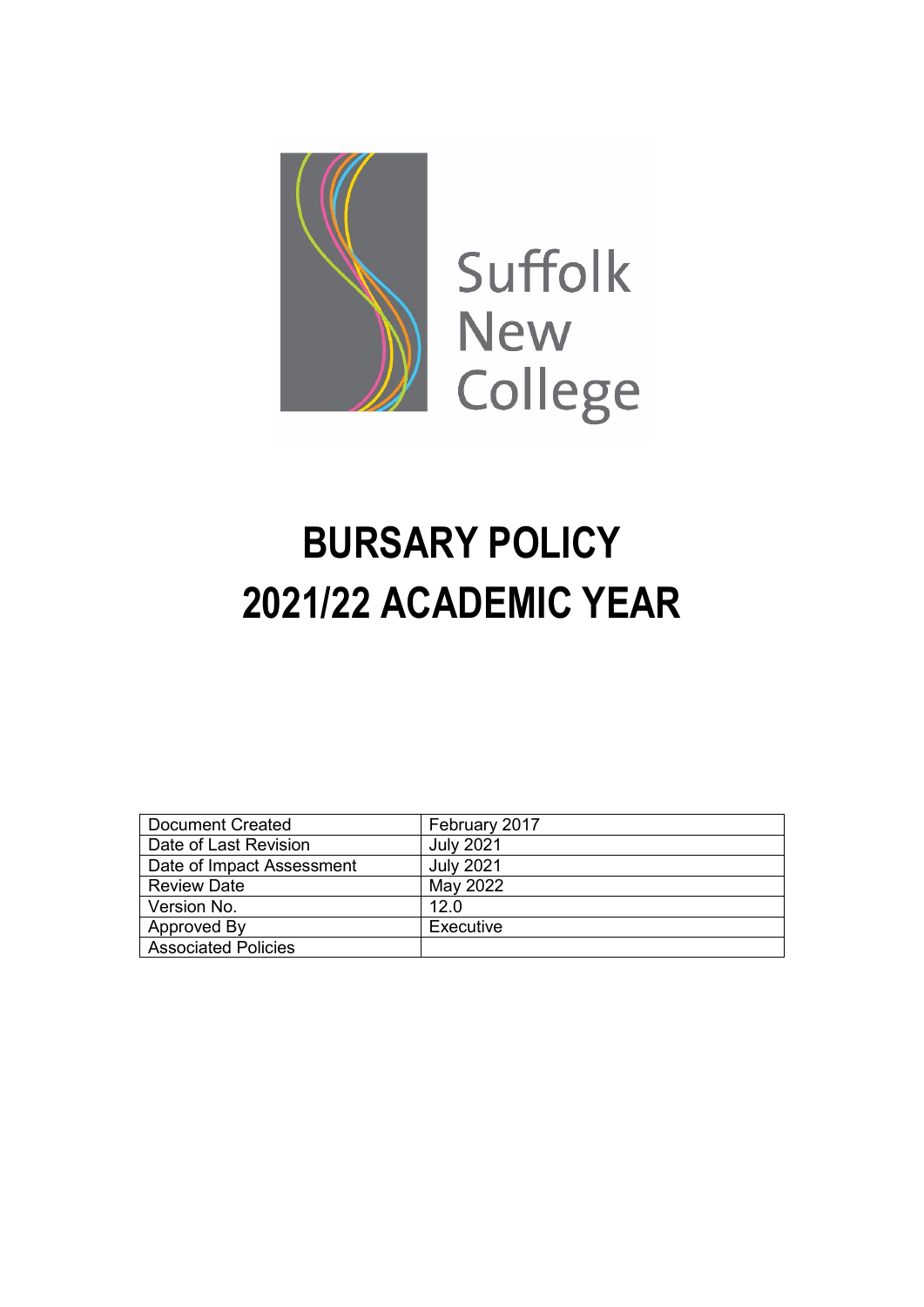# **Equality Impact Assessment Tool**

## **Name of Policy: Bursary Policy**

|                |                                        | Yes/No    | <b>Comments</b> |
|----------------|----------------------------------------|-----------|-----------------|
| $\mathbf{1}$   | Does the policy/guidance affect one    |           |                 |
|                | group less or more favourably than     |           |                 |
|                | another on the basis of:               |           |                 |
|                | Race or ethnicity                      | <b>No</b> |                 |
|                | <b>Disability</b>                      | <b>No</b> |                 |
|                | Gender                                 | <b>No</b> |                 |
|                | Religion or belief                     | <b>No</b> |                 |
|                | Sexual orientation                     | <b>No</b> |                 |
|                | Age                                    | No        |                 |
|                | Marriage and Civil Partnership         | No        |                 |
|                | <b>Maternity and Pregnancy</b>         | <b>No</b> |                 |
|                | <b>Gender Reassignment</b>             | <b>No</b> |                 |
| $\overline{2}$ | Is there any evidence that some groups | <b>No</b> |                 |
|                | are affected differently?              |           |                 |
| 3              | If you have identified potential       | N/A       |                 |
|                | discrimination, are any exceptions     |           |                 |
|                | valid, legal and/or justifiable?       |           |                 |
| 4              | Is the impact of the policy/guidance   | <b>No</b> |                 |
|                | likely to be negative/                 |           |                 |
| 5              | If so, can the impact be avoided?      | N/A       |                 |
| 6              | What alternatives are there to         | N/A       |                 |
|                | achieving the policy/guidance without  |           |                 |
|                | the impact?                            |           |                 |
| $\overline{7}$ | Can we reduce the impact by taking     | N/A       |                 |
|                | different action?                      |           |                 |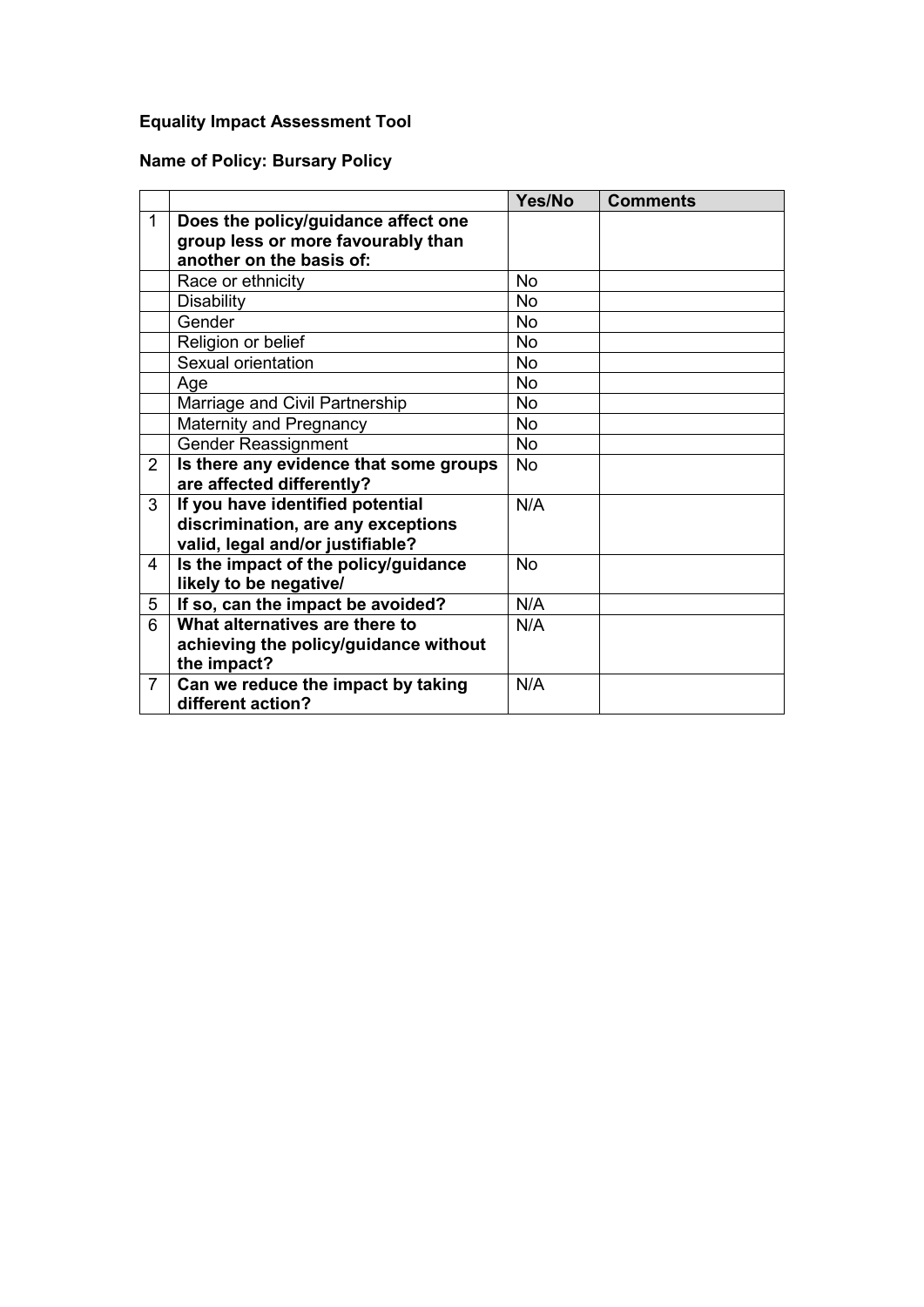## **Suffolk New College**

## **Bursary Policy**

This document sets out the College's policy on the calculation of eligibility to, and payment of bursaries. The schemes are designed to support as many students as possible in a fair and equal manner.

#### **1. General**

- 1.1 The College currently distributes four bursary funds on behalf of central government, namely:
	- 16-18 Vulnerable Bursary Scheme
	- 16-18 Discretionary Bursary Scheme
	- 19+ Discretionary Bursary Scheme
	- Advanced Learning Loans Bursary.
- 1.2 These are separate funds, and it is not possible to transfer from fund to fund. As such, the four schemes may experience different terms and different rates of payment throughout the year.
- 1.3 There is also an additional fund that can help with childcare for students aged up to 20. This is administered by central government directly and is called "Care 2 Learn", and can be applied for through Student Support.
- 1.4 There are also a number of funds operated by charitable trusts that only cater for certain cohorts of students. Advice on these is available from Student Support.
- 1.5 Bursary applications must be made before the October half-term holiday. At this time, they will be paused temporarily and reviewed to ensure that they are helping the majority of students. If the fund(s) allow, then one or more of the schemes may reopen. The only exception to this rule is the Vulnerable Bursary fund, which is fully funded by central Government.
- 1.6 The bursary funds are limited, and it may be necessary to pause one or more of the funds to new applicants at any part of the year, meaning that we would be unable to accept new applications at that time. Any student who this affects would have their applications reconsidered should we find that we are able to open the funds back up again at a subsequent date.
- 1.7 The College expects excellent attendance and engagement from students in receipt of the bursary, and reserves the right to curtail the amounts paid if the attendance falls short of that expected.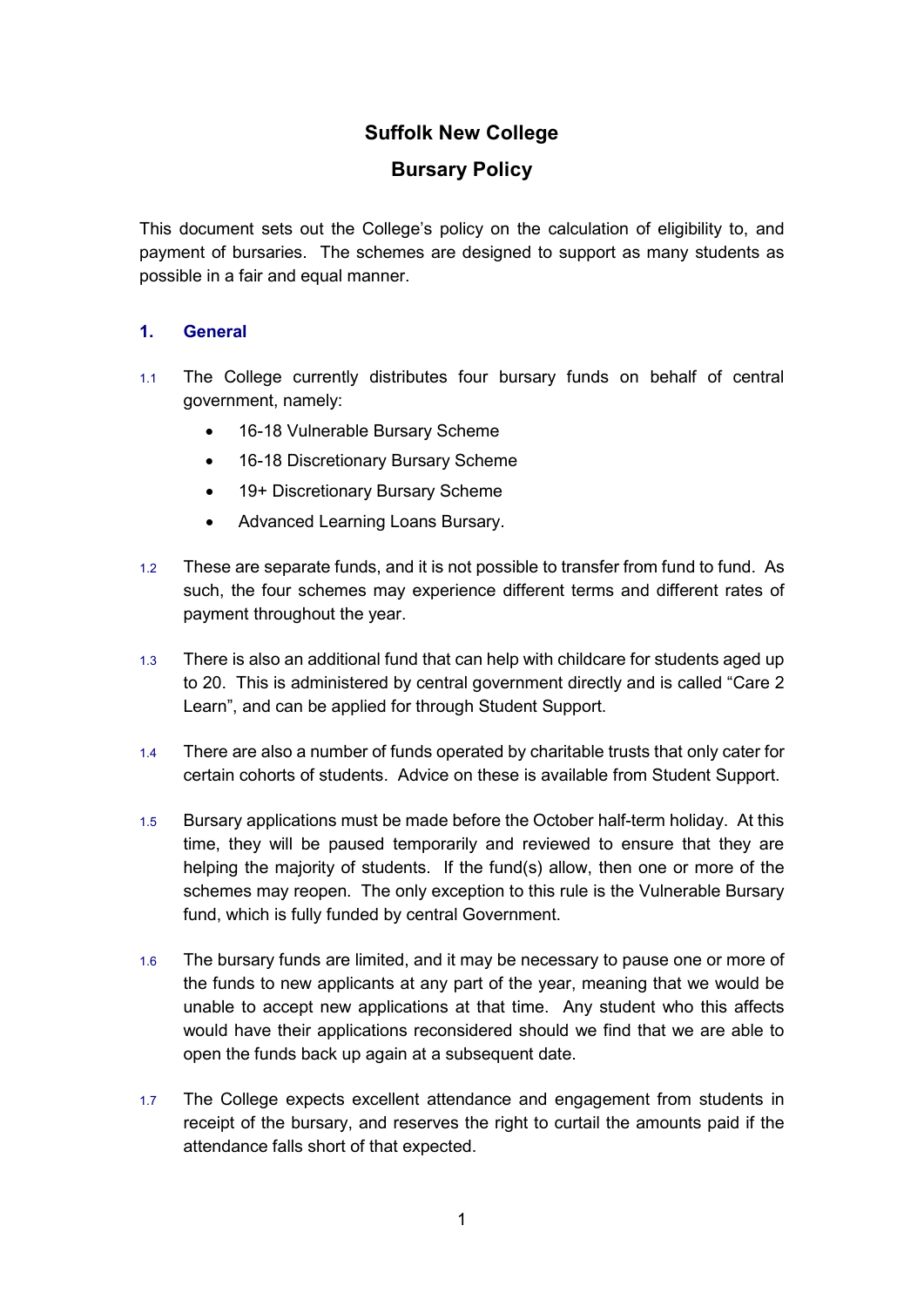- 1.8 The College is responsible for setting a threshold for 16-18 Discretionary, 19+ Discretionary Bursary and the Advanced Learning Loans Bursary, over which they will not qualify for support. This varies according to the fund applied for, and is set out below.
- 1.9 The College will retain a small proportion of each fund for use as a hardship fund. This will be administered by Student Support and will only be used when it is considered by a member of staff that a period of genuine hardship is occurring, and a modest one-off payment or equipment purchase will create a positive outcome for a student. This cannot be used for regular or ongoing expenses, as this will inhibit its reach within the student population.
- 1.10 For the purposes of this policy, household earnings includes:
	- Earnings from employment
	- Job seekers allowance
	- Employment & support allowance
	- Universal credit
	- Pension (both old age and private)
	- Working tax credits
	- Child tax credits
	- Other regular income (such as child maintenance income)

But specifically excludes:

- Housing benefit
- Child benefit
- Disability living allowance or personal independence payments
- 1.11 Students aged under 24 must provide these details for all persons living at the address, including siblings as necessary.
- 1.12 Single students aged 24 and over, who are still living at home, only need to provide this information for themselves.
- 1.13 Students aged 19 and over who are living with a partner must provide the partner's information as well as their own.
- 1.14 All bursary payments will be made by BACS into a bank account, which must be in the student's own name. At the absolute discretion of the College, this may be waived in exceptional circumstances.
- 1.15 Payments will be made during term-time only and on a half-termly basis in advance, to allow for bus passes, etc. to be purchased.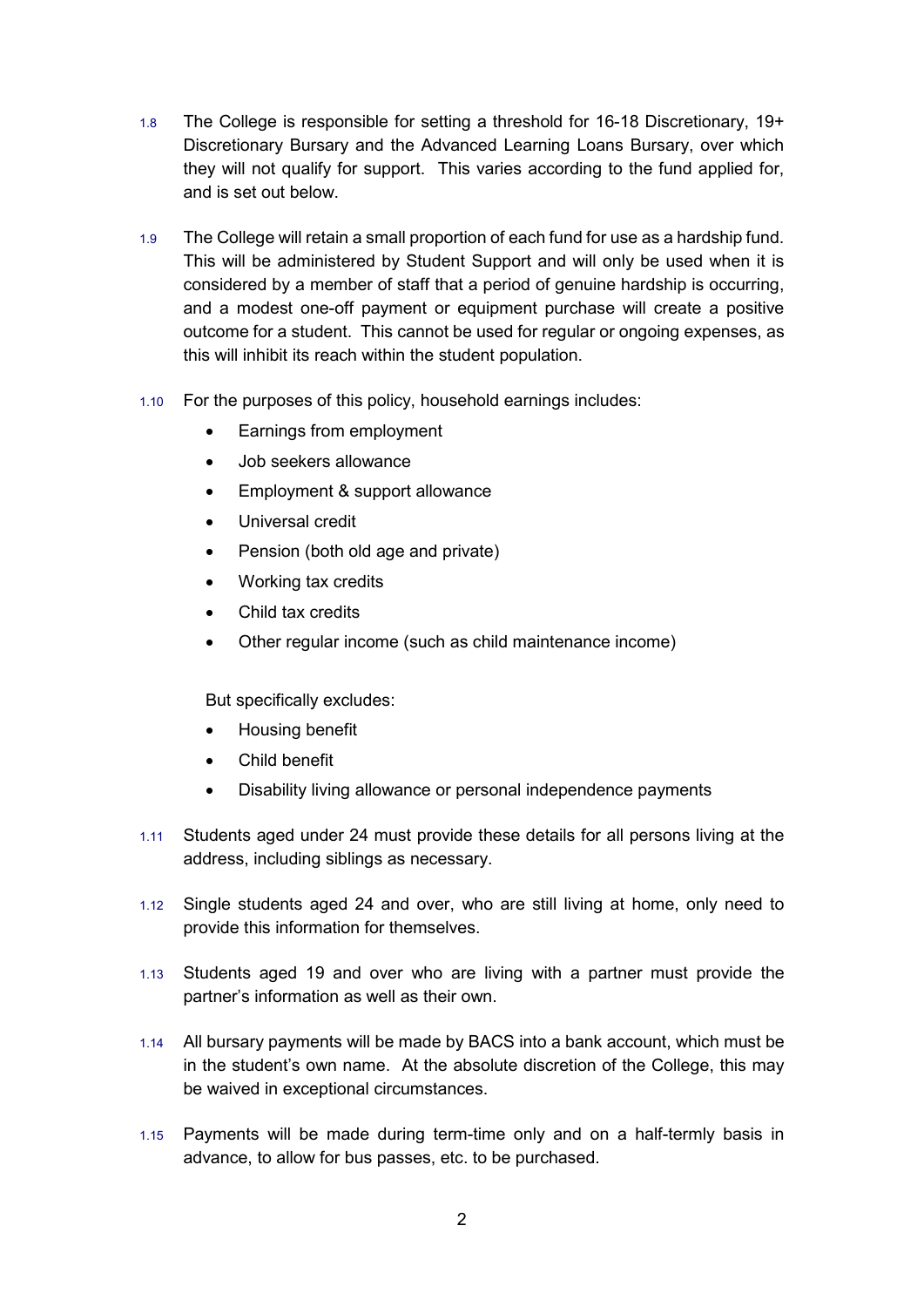- 1.16 Childcare payments, where applicable, will only be made to Ofsted registered childcare providers, and will be made directly by the College. We will not reimburse any student directly in cash for any childcare payments.
- 1.17 Payments from all of the schemes will be based around the student's actual need, and will make a contribution towards meeting those additional costs associated with attending College.
- 1.18 The College reserves the right to review the amounts paid and the thresholds used, scheme by scheme, during the year, as funds allow.

#### **2. 16-18 Vulnerable Bursary Scheme**

- 2.1 This scheme pays out an amount of up to  $£1,200$  per annum per full time student (pro-rata for part-time students, or students studying courses of less than 30 weeks duration).
- 2.2 To be eligible for this bursary the student must be either:
	- in care (including unaccompanied asylum seekers) or,
	- a care leaver or,
	- in receipt of Income Support in their own name or,
	- in receipt of Universal Credit in their own name **and** are supporting themselves or supporting dependents, or,
	- in receipt of **both** Personal Independence Payments **and** Universal Credit in their own name.
- 2.3 These students are eligible to receive a one-off payment for any additional course costs, such as travel, trips, materials and kits, plus a half-termly hardship payment into their bank account to a maximum value of £1,200 per annum, depending on their level of need. The College will provide transport for those students who meet the criteria in paragragh 2.2 and who travel on our dedicated\* bus routes to the Suffolk Rural Campus (\*this excludes public transport).
- 2.4 In addition, any student who can also submit proof that they, or their parents or carers, are in receipt of one of the benefits listed in paragraph 3.4 (with the exception of young carers) is eligible for payments from the Free College Meals fund.

#### **3. 16-18 Discretionary Bursary Scheme**

3.1 This scheme pays out an amount to all eligible students with household earnings (see para 1.10) of less than £25,000 per year. The amount paid out to individual students will depend on each individual student's particular circumstances.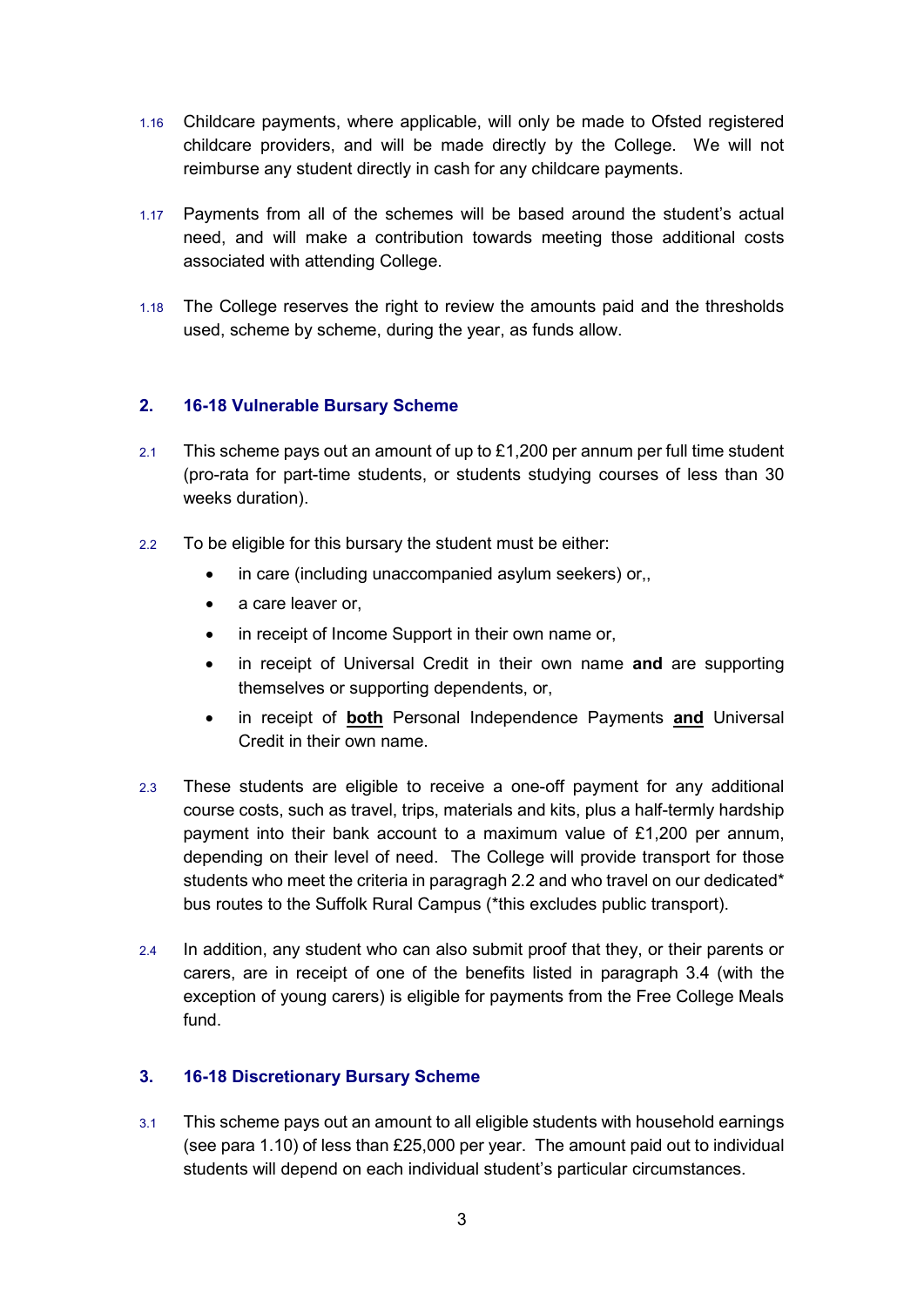- 3.2 Those students aged over 19 (as at 31 August), but who started a course of study at the same level (i.e. who started a 2-year level 3 course) before they turned 19, retain funding under the 16-18 discretionary scheme, including entitlement to Free College Meals.
- 3.3 Similarly, any student aged over 19 and under 25 (as at 31 August) who is also in receipt of an Education & Health Care Plan (EHCP), will also be funded out of the 16-18 discretionary bursary, including entitlement to Free College Meals.
- 3.4 Those students who are in receipt of, or whose parents or carers are in receipt of, one of the following benefits:
	- Income Support
	- Income Related Job-Seekers Allowance
	- Income Related Employment & Support Allowance
	- Guaranteed Pension Credit
	- Universal Credit (during the roll out stage of the benefit only)
	- Support under part VI of the Immigration and Asylum Act 1999
	- Child Tax Credit (with no entitlement to Working Tax Credit and an annual gross income of £16,190 or less), or
	- Are a young carer (supported by their local Young Carers team)

are guaranteed to get a payment under this scheme, depending on their individual needs. These may be paid to a supplier on the student's behalf, or the student may be required to submit receipts as proof of purchase.

- 3.5 The college will provide transport for those students who meet the criteria in paragraph 3.4 and travel on our dedicated\* bus routes to the Suffolk Rural Campus (\*this excludes public transport). No additional payments will be made directly to these students.
- 3.6 With the exception of the young carer category, any student who is eligible under 3.4 above is also automatically eligible for benefits from the Free College Meals fund at the rate of £2.41 for each day that they are timetabled to be in College.

#### **4. 19+ Discretionary Bursary Scheme**

- 4.1 This scheme pays out to all eligible students with household earnings (as defined in paragraphs 1.10-.113) of less than £25,000.
- 4.2 These payments may be paid directly to a supplier on the student's behalf, or the student may be required to submit receipts as proof of purchase.